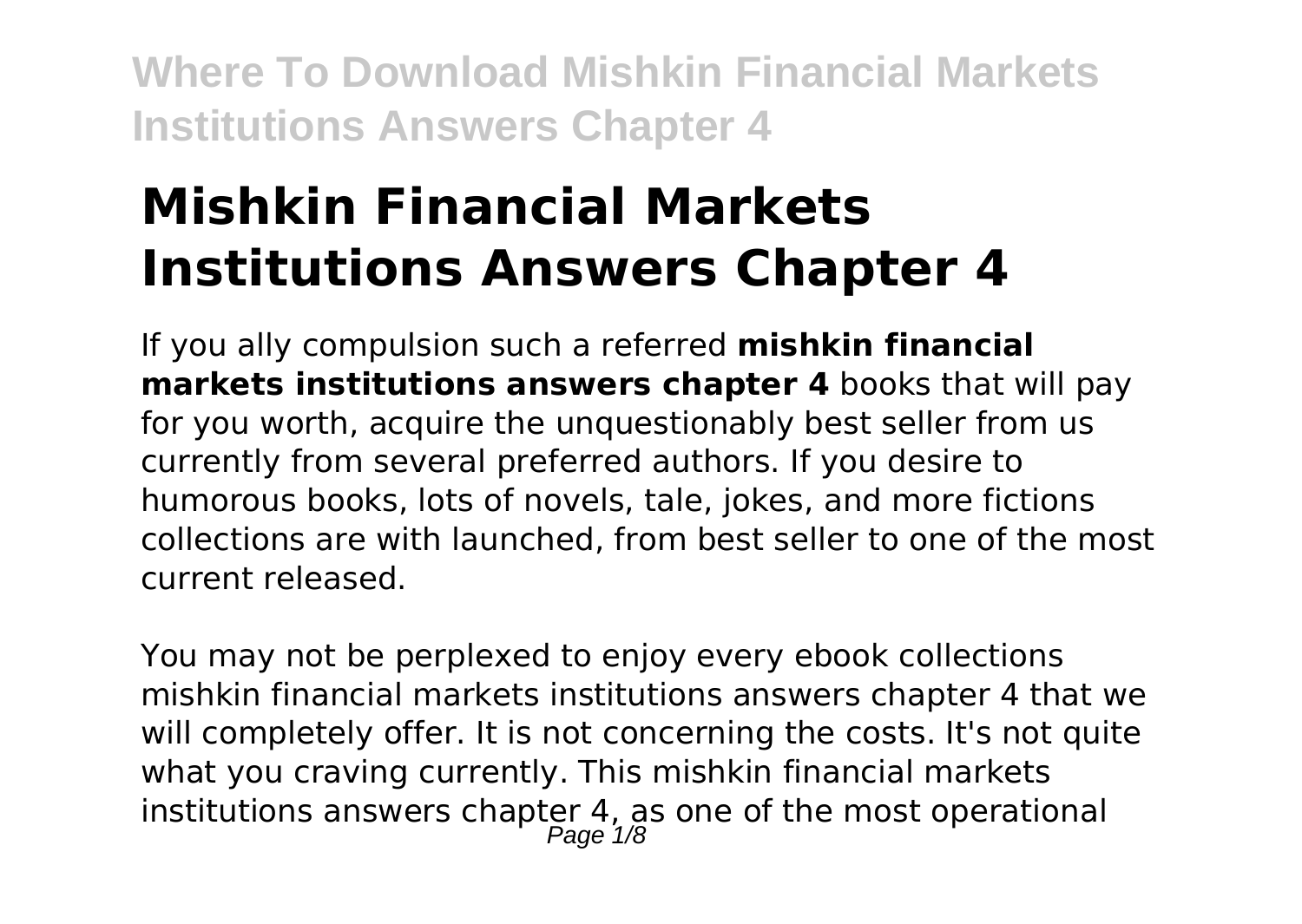sellers here will totally be in the course of the best options to review.

Library Genesis is a search engine for free reading material, including ebooks, articles, magazines, and more. As of this writing, Library Genesis indexes close to 3 million ebooks and 60 million articles. It would take several lifetimes to consume everything on offer here.

#### **Mishkin Financial Markets Institutions Answers**

27) The presence of transaction costs in financial markets explains, in part, why A) financial intermediaries and indirect finance play such an important role in financial markets. B) equity and bond financing play such an important role in financial markets.

# **Chapter 2 Flashcards | Quizlet**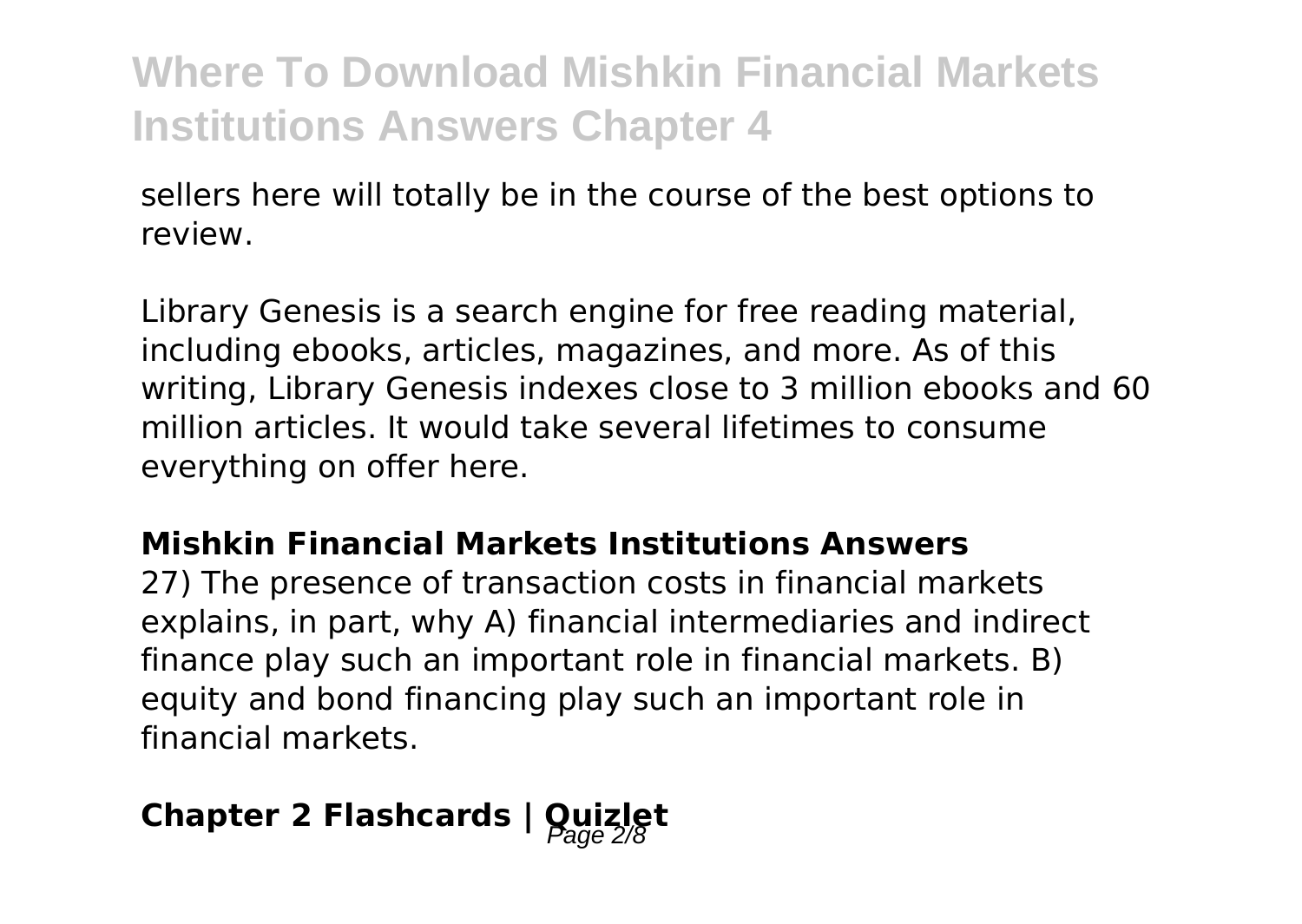The Consumer Financial Protection Bureau (CFPB) is an agency of the United States government responsible for consumer protection in the financial sector.CFPB's jurisdiction includes banks, credit unions, securities firms, payday lenders, mortgageservicing operations, foreclosure relief services, debt collectors, and other financial companies operating in the United States.

#### **Consumer Financial Protection Bureau - Wikipedia**

Accessible Keys for Video [Space Bar] toggles play/pause; [Right/Left Arrows] seeks the video forwards and back (5 sec ); [Up/Down Arrows] increase/decrease volume; [M] toggles mute on/off; [F] toggles fullscreen on/off (Except IE 11); The [Tab] key may be used in combination with the [Enter/Return] key to navigate and activate control buttons, such as caption on/off.

### **Federal Reserve Board - News & Events**

The most significant change in the economic environment that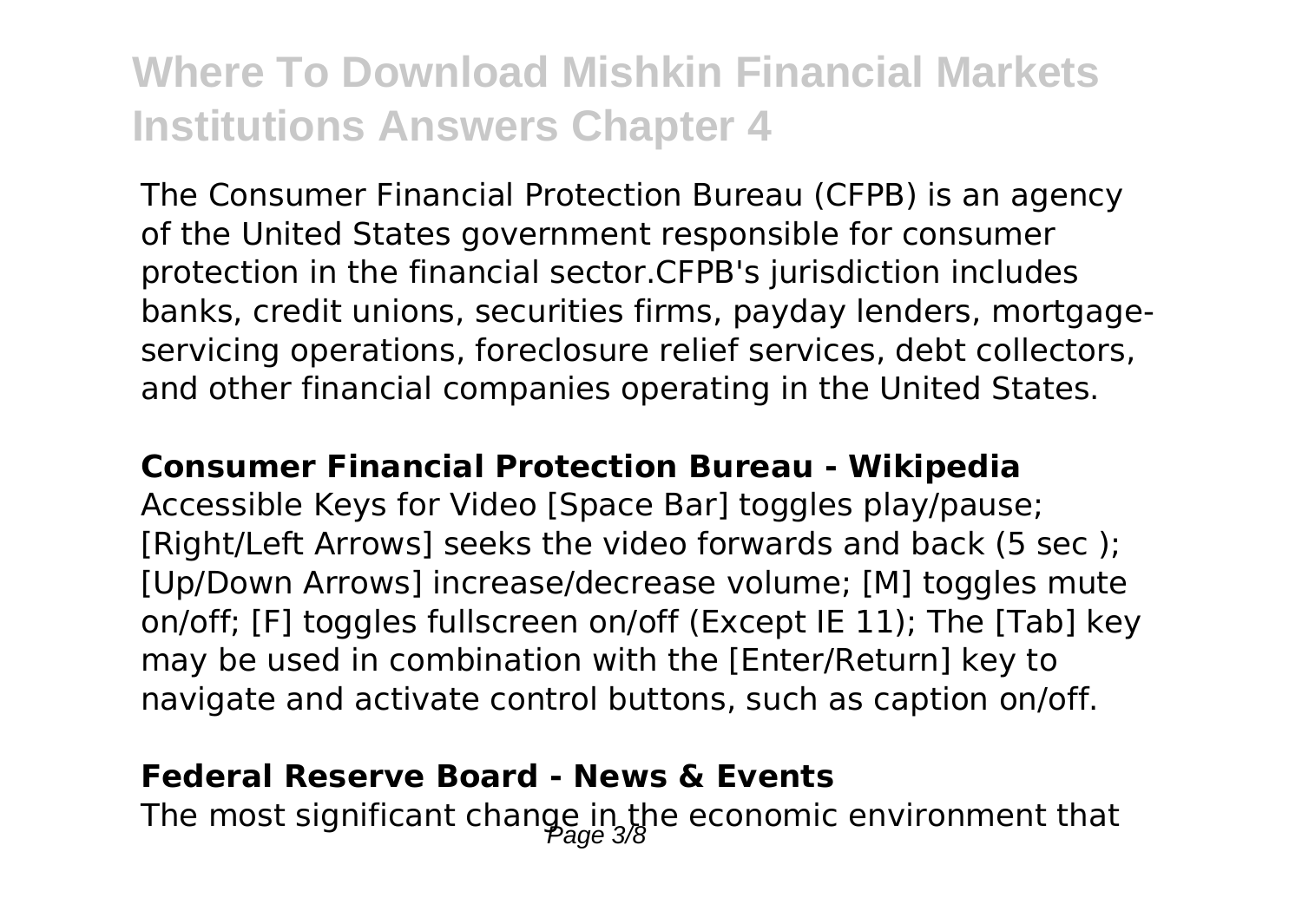changed the demand for financial products in recent years has been A) the aging of the baby-boomer generation. B) the dramatic increase in the volatility of interest rates. C) the dramatic increase in competition from foreign banks. D) the deregulation of financial institutions.

#### **Chapter 11 Flashcards | Quizlet**

Get the latest headlines on Wall Street and international economies, money news, personal finance, the stock market indexes including Dow Jones, NASDAQ, and more. Be informed and get ahead with ...

#### **Stock Quotes, Business News and Data from Stock Markets | MSN Money**

The European debt crisis, often also referred to as the eurozone crisis or the European sovereign debt crisis, is a multi-year debt crisis that took place in the European Union (EU) from 2009 until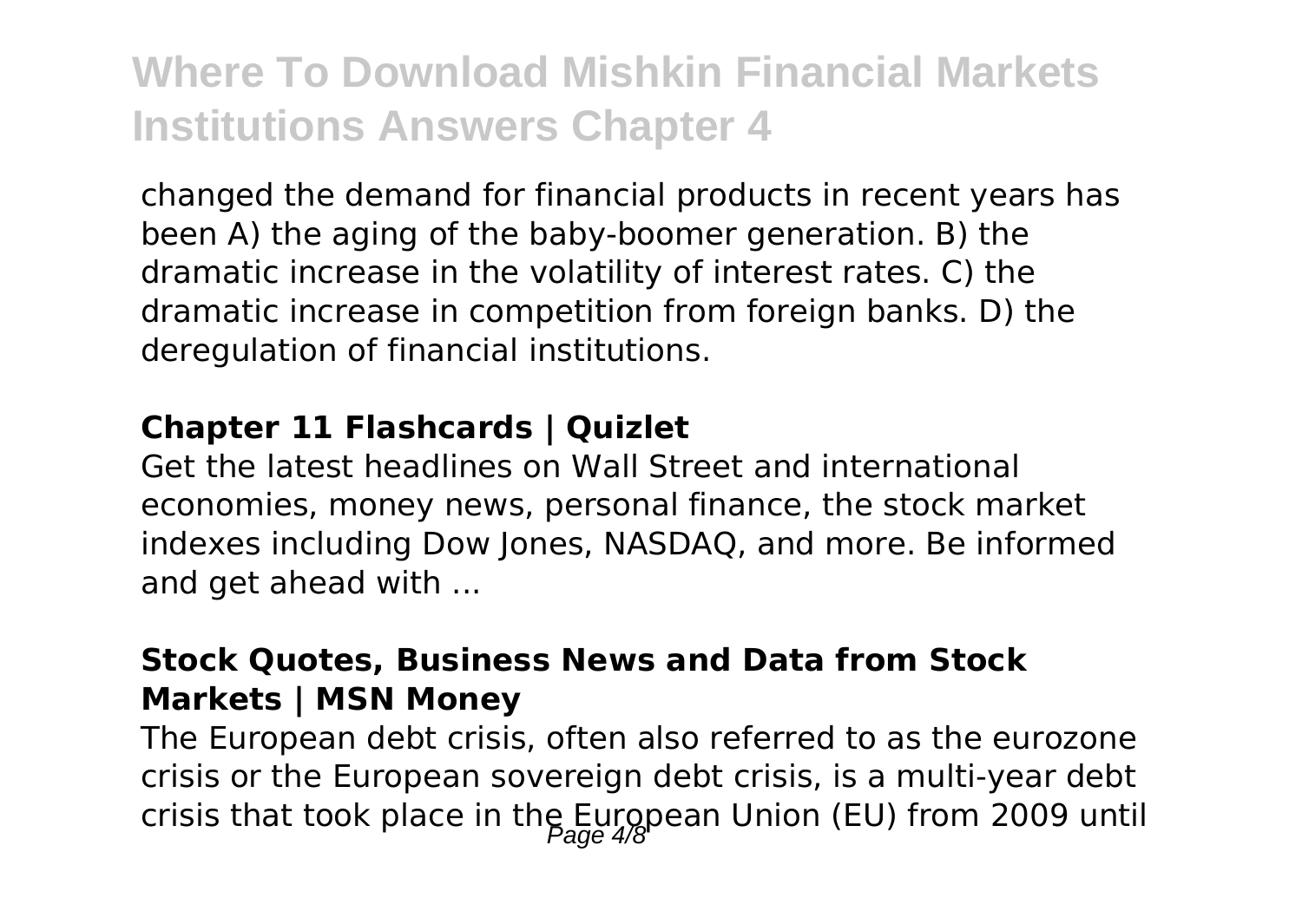the mid to late 2010s. Several eurozone member states (Greece, Portugal, Ireland, Spain, and Cyprus) were unable to repay or refinance their government debt or to bail out over-indebted banks under ...

### **European debt crisis - Wikipedia**

Wage-Price Spiral: The wage-price spiral is a macroeconomic theory used to explain the cause-and-effect relationship between rising wages and rising prices, or inflation. The wage-price spiral ...

### **Wage-Price Spiral Definition - Investopedia**

From online teaching and learning tools to personalised learning, and from online and blended course design to trusted and engaging content, we help you help your students be the best they can possibly be.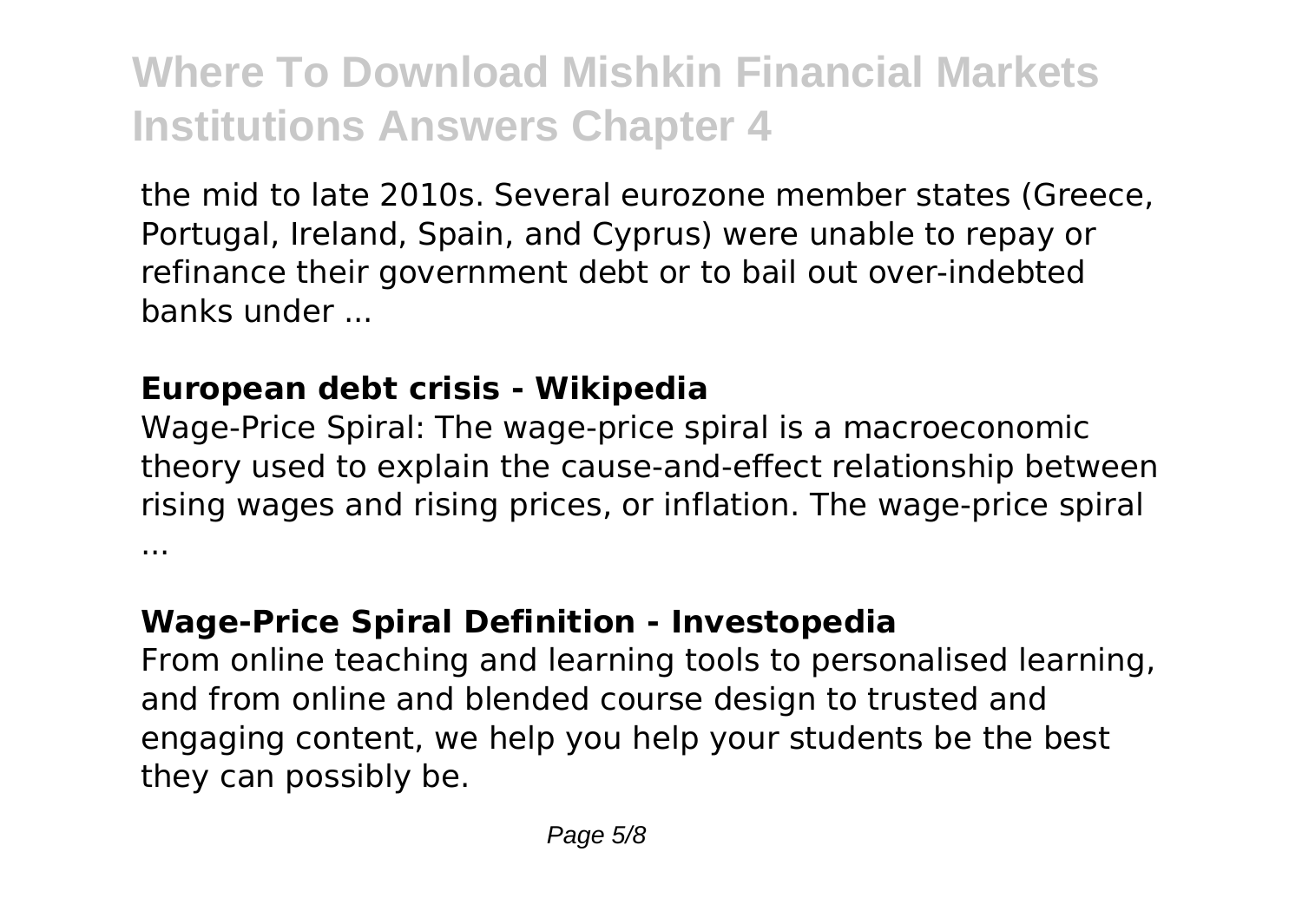### **HE educators | Pearson UK**

Enter the email address you signed up with and we'll email you a reset link.

### **(PDF) INTERMEDIATE MACROECONOMICS | WILBERT M G A N G A ... - Academia.edu**

Financial Independence. My Side Hustle Pays Me \$4,300 a Month, But I'm Not Putting a Penny of It Towards My \$208,000 Student Loan Debt. Here's Why

### **Home | NextAdvisor with TIME**

Academia.edu uses cookies to personalize content, tailor ads and improve the user experience. By using our site, you agree to our collection of information through the use of cookies.

### **(PDF) Economic Development - Todaro and Smith - Academia.edu** Page 6/8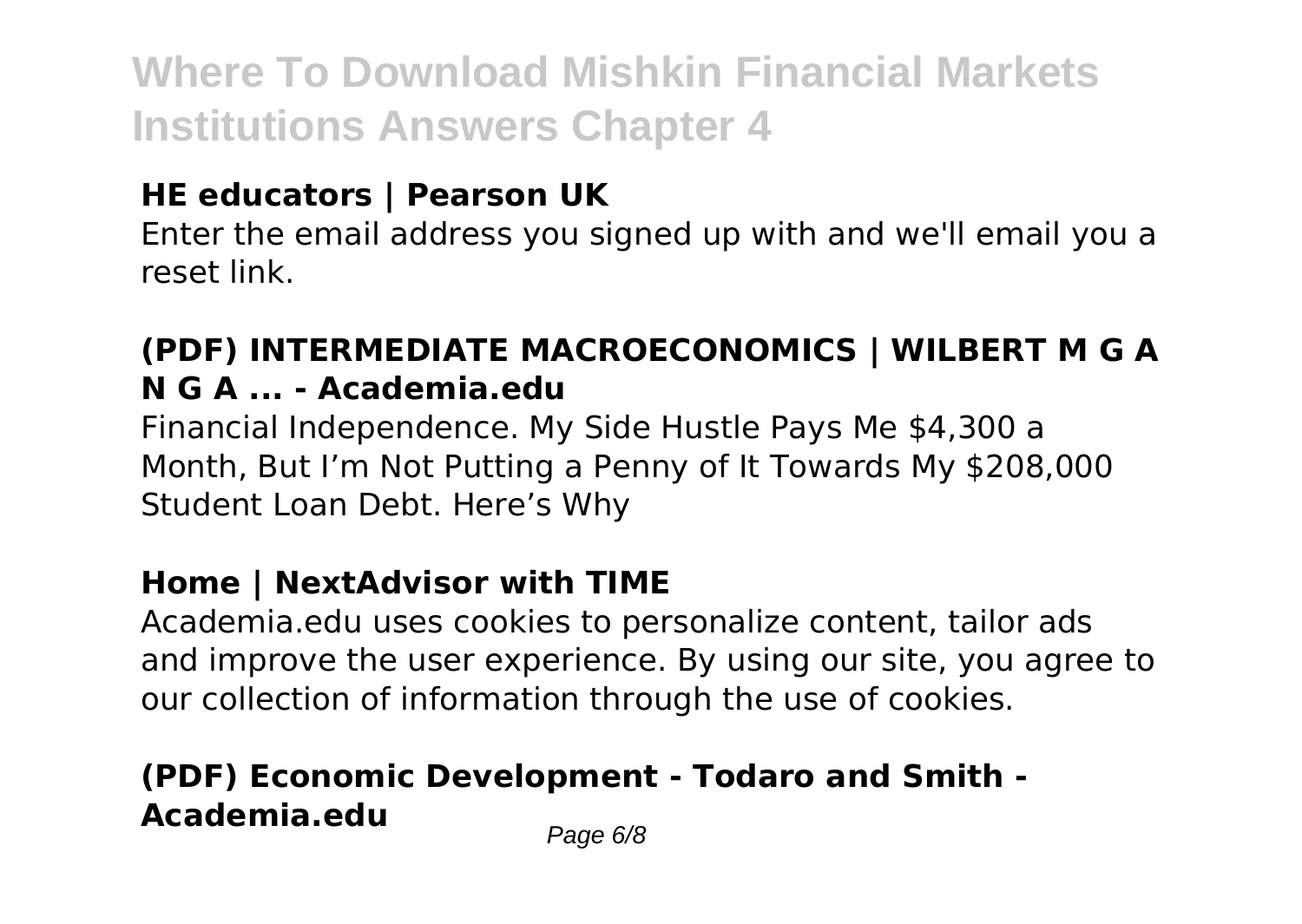To save content items to your account, please confirm that you agree to abide by our usage policies. If this is the first time you use this feature, you will be asked to authorise Cambridge Core to connect with your account. Find out more about saving content to .

#### **Search - Cambridge Core**

We would like to show you a description here but the site won't allow us.

### **Access Denied - LiveJournal**

The Russian Federation is NOT going to invade Ukraine! They are engaging in a planned beforehand military exercise with Belarus. There is no upside for the RF to invade Ukr. none. Pr. Putin holds Europes balls in his hand.